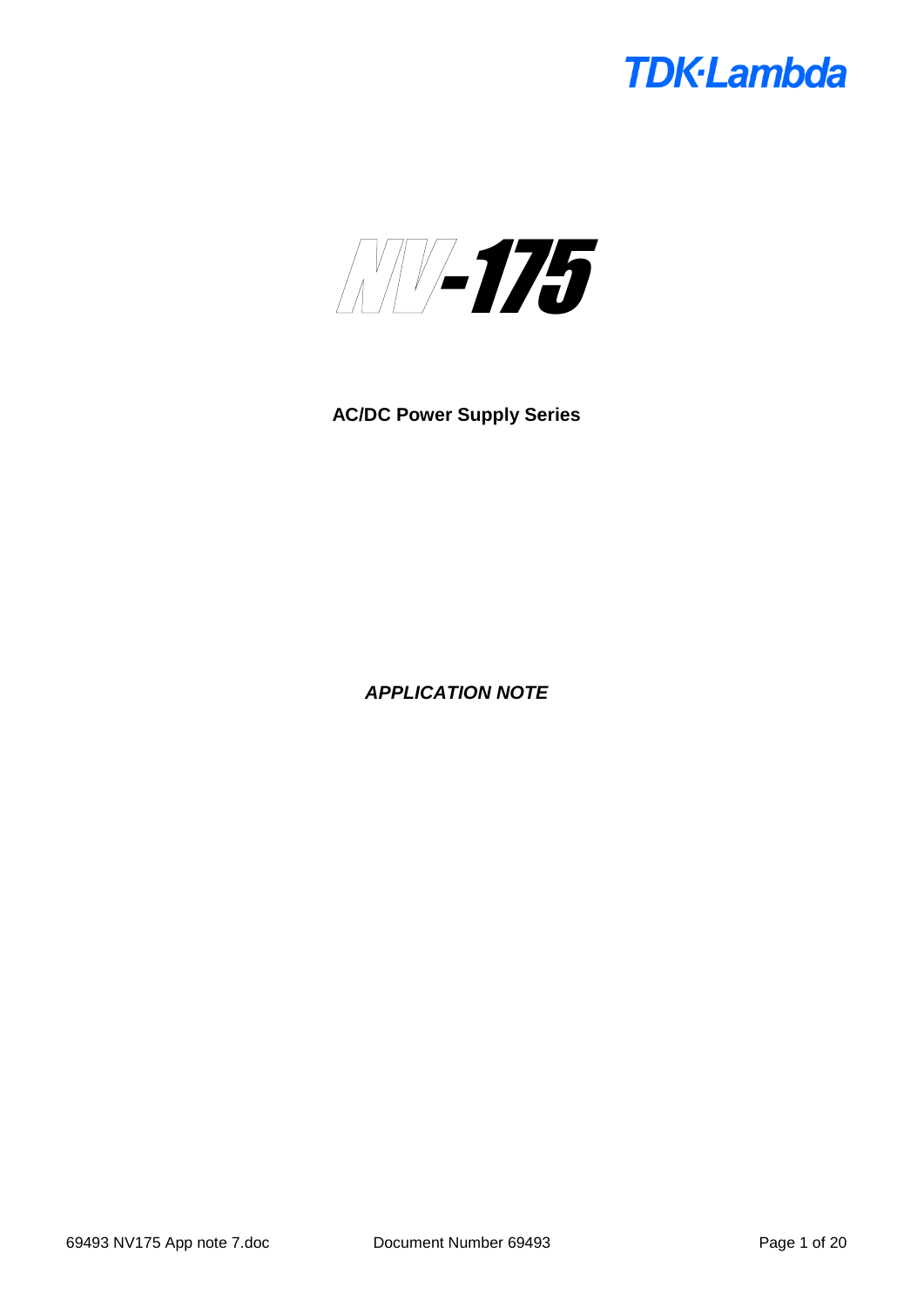| $\mathbf{1}$ . |                                                                                                                                                                                            |  |
|----------------|--------------------------------------------------------------------------------------------------------------------------------------------------------------------------------------------|--|
|                |                                                                                                                                                                                            |  |
| 2.             |                                                                                                                                                                                            |  |
|                |                                                                                                                                                                                            |  |
|                |                                                                                                                                                                                            |  |
|                |                                                                                                                                                                                            |  |
|                |                                                                                                                                                                                            |  |
|                |                                                                                                                                                                                            |  |
|                |                                                                                                                                                                                            |  |
|                |                                                                                                                                                                                            |  |
|                |                                                                                                                                                                                            |  |
|                |                                                                                                                                                                                            |  |
|                |                                                                                                                                                                                            |  |
|                |                                                                                                                                                                                            |  |
|                |                                                                                                                                                                                            |  |
|                |                                                                                                                                                                                            |  |
|                |                                                                                                                                                                                            |  |
| 3.             |                                                                                                                                                                                            |  |
|                | REMOTE ON/OFF - GLOBAL ON/OFF (J1-23) (available on '-N', '-N1' and '-N2' versions only.) 11                                                                                               |  |
|                | REMOTE ON/OFF - GLOBAL ON/OFF (J1-23) (available on '-N', '-N1' and '-N2' versions only.) 13<br>ATX REMOTE ON/OFF – GLOBAL ON/OFF (J1-23) (available on '-N3' and '-N4' versions only.) 13 |  |
| 4.             |                                                                                                                                                                                            |  |
|                |                                                                                                                                                                                            |  |
| 5.             |                                                                                                                                                                                            |  |
|                |                                                                                                                                                                                            |  |
|                |                                                                                                                                                                                            |  |
| 6.             |                                                                                                                                                                                            |  |
| 7.             |                                                                                                                                                                                            |  |
|                |                                                                                                                                                                                            |  |
|                |                                                                                                                                                                                            |  |
|                |                                                                                                                                                                                            |  |
|                |                                                                                                                                                                                            |  |
| 8.             |                                                                                                                                                                                            |  |
|                |                                                                                                                                                                                            |  |
|                |                                                                                                                                                                                            |  |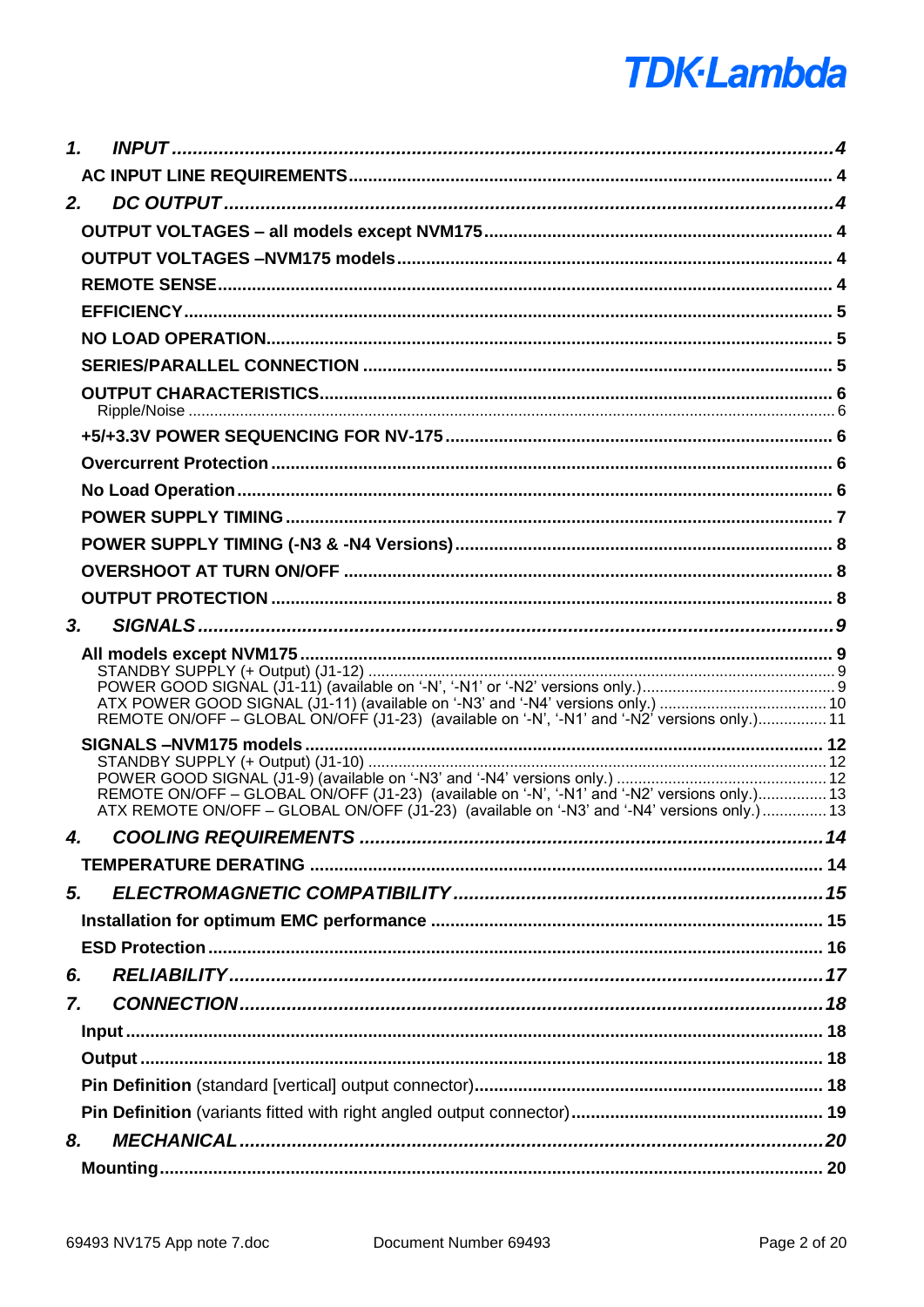| 9. |  |
|----|--|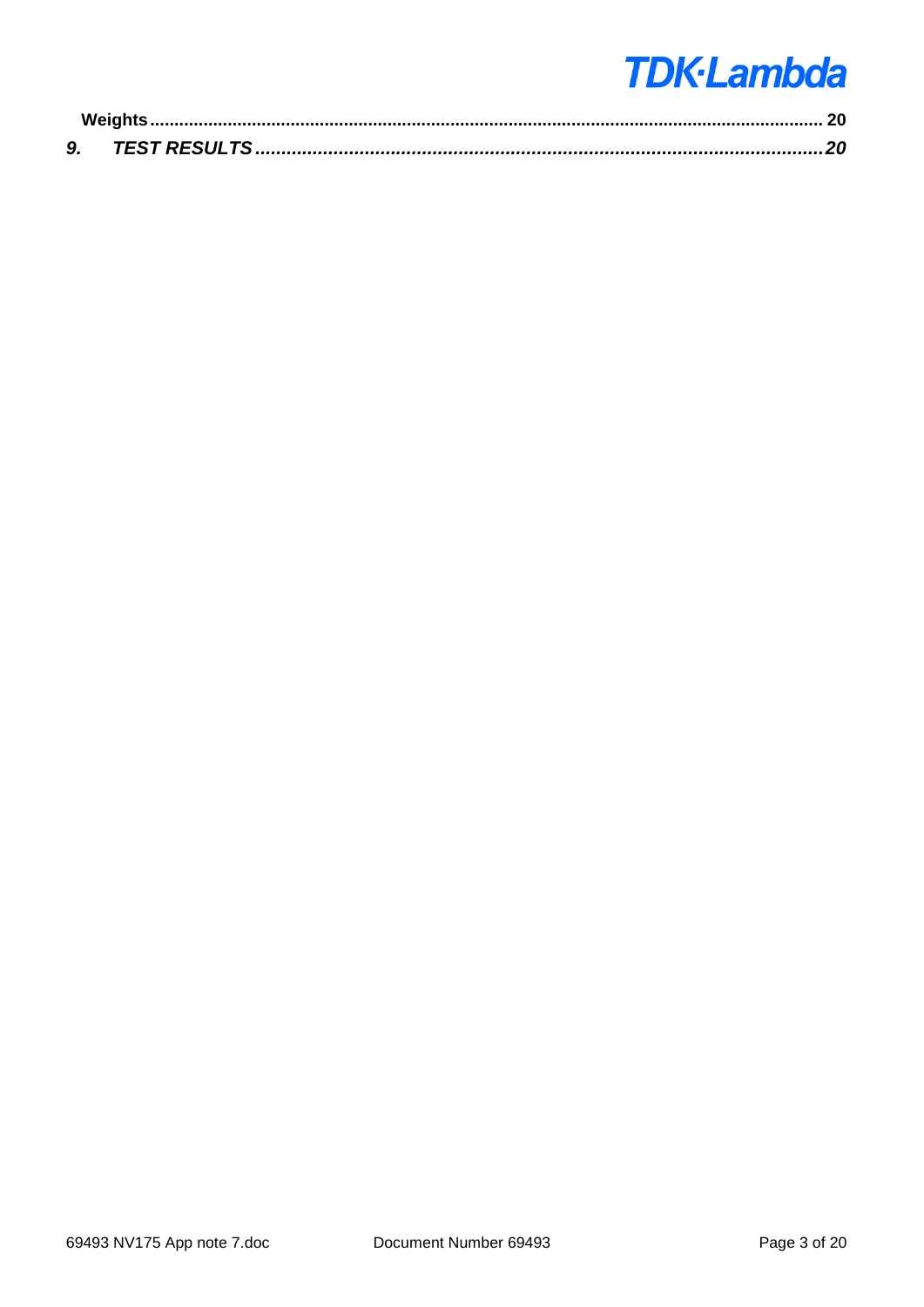### **1. INPUT**

### *AC INPUT LINE REQUIREMENTS*

See datasheet for specification of input line requirements (including Input voltage range, Input frequency, Input harmonics, Input current and leakage current)

The power supply will automatically recover from AC power loss and shall be capable of start-up under peak loading at 90VAC.

Repetitive ON/OFF cycling of the AC input voltage shall not damage the power supply or cause the input fuse to blow.

- Input Fuse Not user serviceable. 3.15A, time lag, high breaking capacity, ceramic fuse.
- Input Undervoltage The power supply is protected against the application of an input voltage below the minimum specified so that it shall not cause damage to the power supply.

### **2. DC OUTPUT**

See the datasheet for full specifications of the output, including adjustment range, output current, remote-sensing capability, regulation, ripple & noise and setting accuracy.

#### *OUTPUT VOLTAGES – all models except NVM175*

Output channels 1-4 all have a common 0V. Outputs 1-3 are all positive and output 4 is negative. The auxiliary supply is present whilst the ac input is present, irrespective of the state of the other channels (or remote on/off). On the '-N' and '-N2' versions, the auxiliary supply is an independent, 5V/2A (-N) or 13.5V/1A (- N2), floating, isolated output. The 5V/2A auxiliary supply on '-N3' versions shares a common 0V with all other outputs.

#### *OUTPUT VOLTAGES –NVM175 models*

The Auxiliary supply is present whilst the ac input is present, irrespective of the state of the other channels (or remote on/off). The auxiliary supply is an independent,  $5V/0.5A$  (-S5),  $12V/0.2A$  (-S, -S1, -S2, -S3) or  $12V/0.5A$  (-S4), floating, isolated output.

### *REMOTE SENSE*

Remote sensing is provided to compensate for voltage drops in the power connections to the load. Remote sense is available for Output 1 and Output 2. Up to 0.5V total line drop can be compensated. The remote sense lines may be connected as follows: -

- If remote sense is not required, simply do not connect either '+sense' or '–sense'
- If remote sense is required, connect '-sense' and '+sense' to the corresponding point at the load (see Figure 1 for details)
- Note do not connect remote sense across an output fuse.
- Care should be taken to ensure that remote sense is connected in the correct polarity and is disconnected from the load before the power connections are removed





Do not sense across an output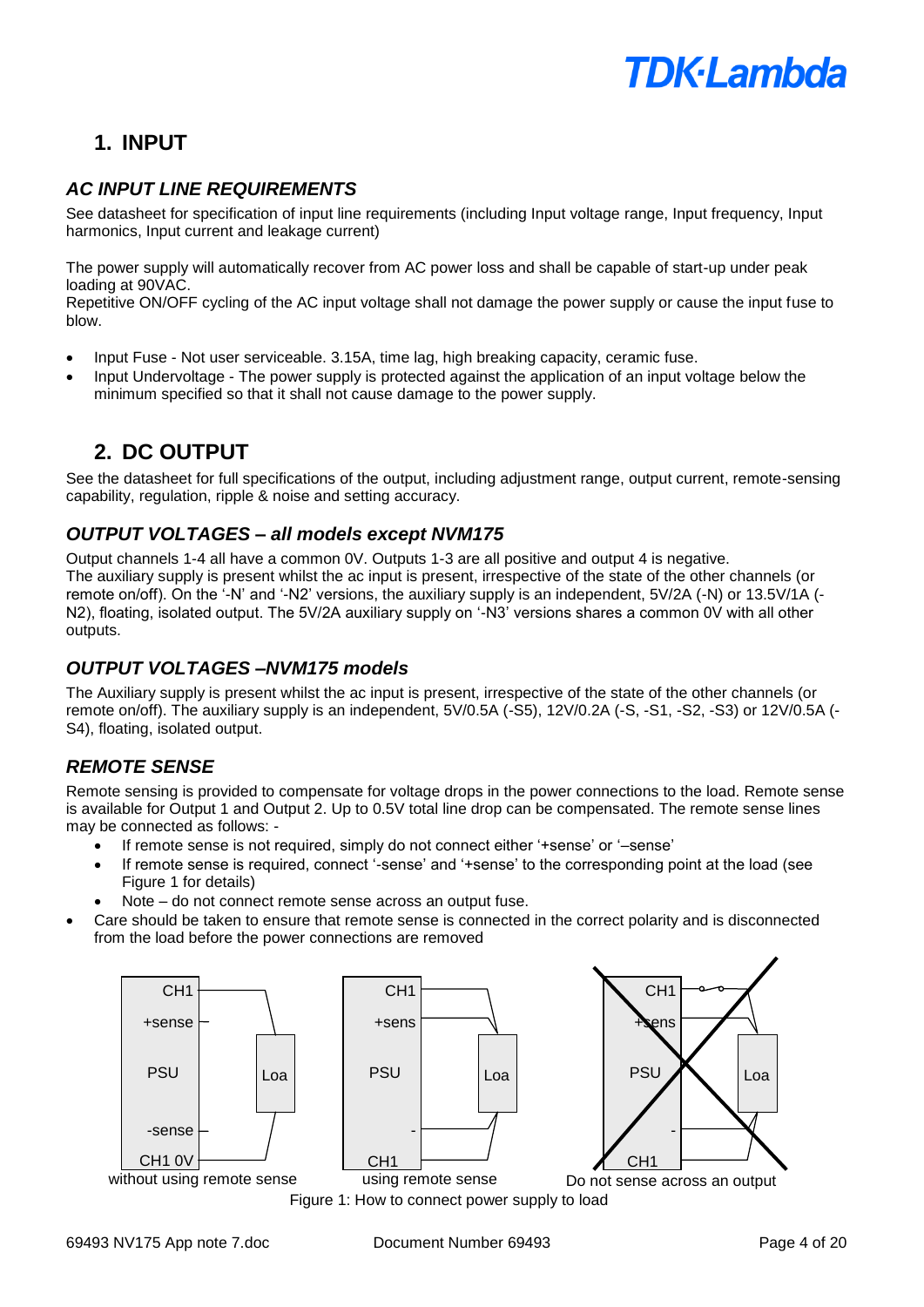### *EFFICIENCY*

Note that the following charts show the efficiencies when the power supply is loaded with typical customer loads (multi output). Better efficiencies are possible if the unit is used as a single output power supply.



**Efficiency vs line**

### *NO LOAD OPERATION*

No minimum load is required for the power supply to operate within specification.

#### *SERIES/PARALLEL CONNECTION*

It is possible to connect multiple NV-175 or NVM-175 in series. Do not exceed 160V for the total voltage of outputs connected in series.

The outputs connected in series are non-SELV (Safety Extra Low Voltage) if the total output voltage + 30% of the highest maximum rated output voltage exceeds 60V (the 30% addition allows for a single fault in any one individual channel).

Outputs must not be connected in parallel.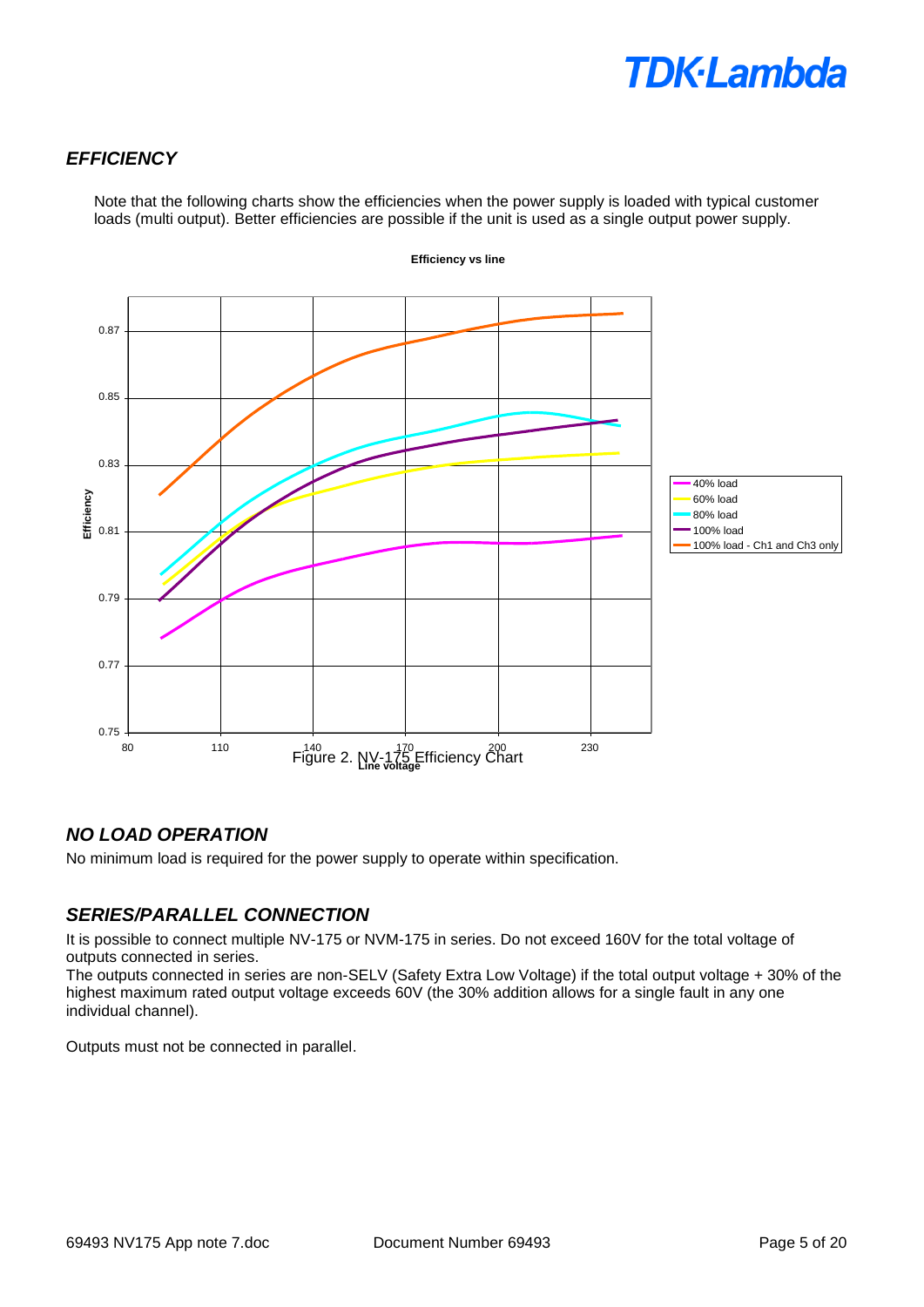### *OUTPUT CHARACTERISTICS*

#### Ripple/Noise

Ripple and noise is defined as periodic or random signals over a frequency range of 10Hz to 20MHz. Measurements are to be made with an 20MHz bandwidth oscilloscope. Measurements are taken at the end of a 150mm length of a twisted pair of cables, terminated with a 100nF ceramic capacitor and a 120µF electrolytic capacitor. The earth wire of the oscilloscope probe should be as short as possible, winding a link wire around the earth collar of the probe is the preferred method.



Figure 3: RIPPLE AND NOISE MEASUREMENT METHOD

#### *+5/+3.3V POWER SEQUENCING FOR NV-175*

The +5V output level is equal to or greater than the +3.3V output at all times during power up and normal operation.

#### *Overcurrent Protection*

Overload currents applied to each output will cause the output to trip before reaching or exceeding the SELV level of 240VA.

#### *No Load Operation*

The power supply will operate with no load on all outputs with no damage, hazardous condition or reduction in performance.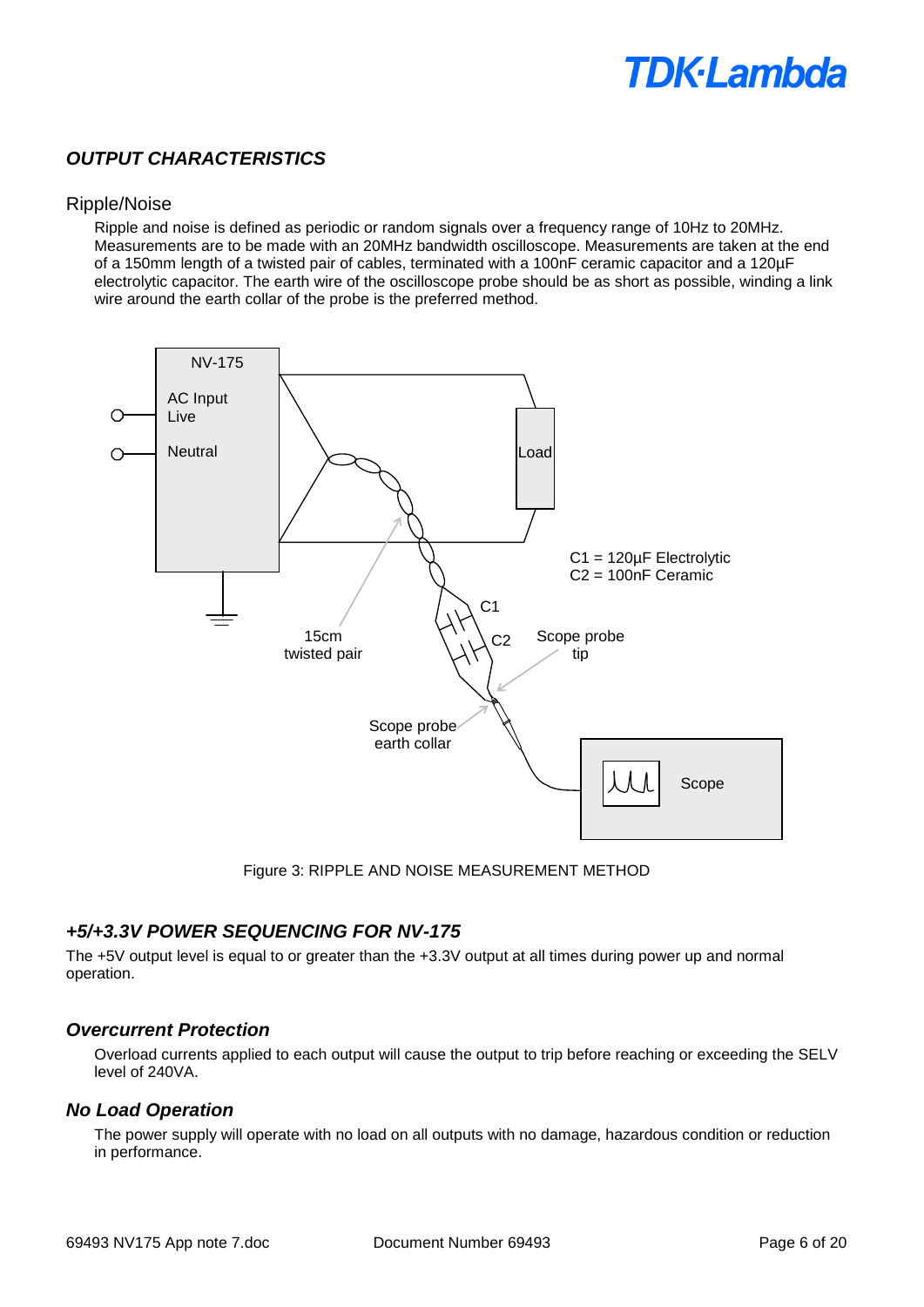#### *POWER SUPPLY TIMING*



#### ATX Remote On/Off

(N3 versions only) TTL Logic Low

|    | min               | ypical | max               | Description               |  |
|----|-------------------|--------|-------------------|---------------------------|--|
|    |                   |        | 1.5s              | Turn on time              |  |
| T2 | 200 <sub>ms</sub> |        | 500 <sub>ms</sub> | Output good hold off time |  |
| T3 | 16ms              |        |                   | Hold up time              |  |
| ٢4 | 5 <sub>ms</sub>   |        |                   | Power good warning time   |  |
|    |                   |        |                   |                           |  |

Figure 4: Output timing diagram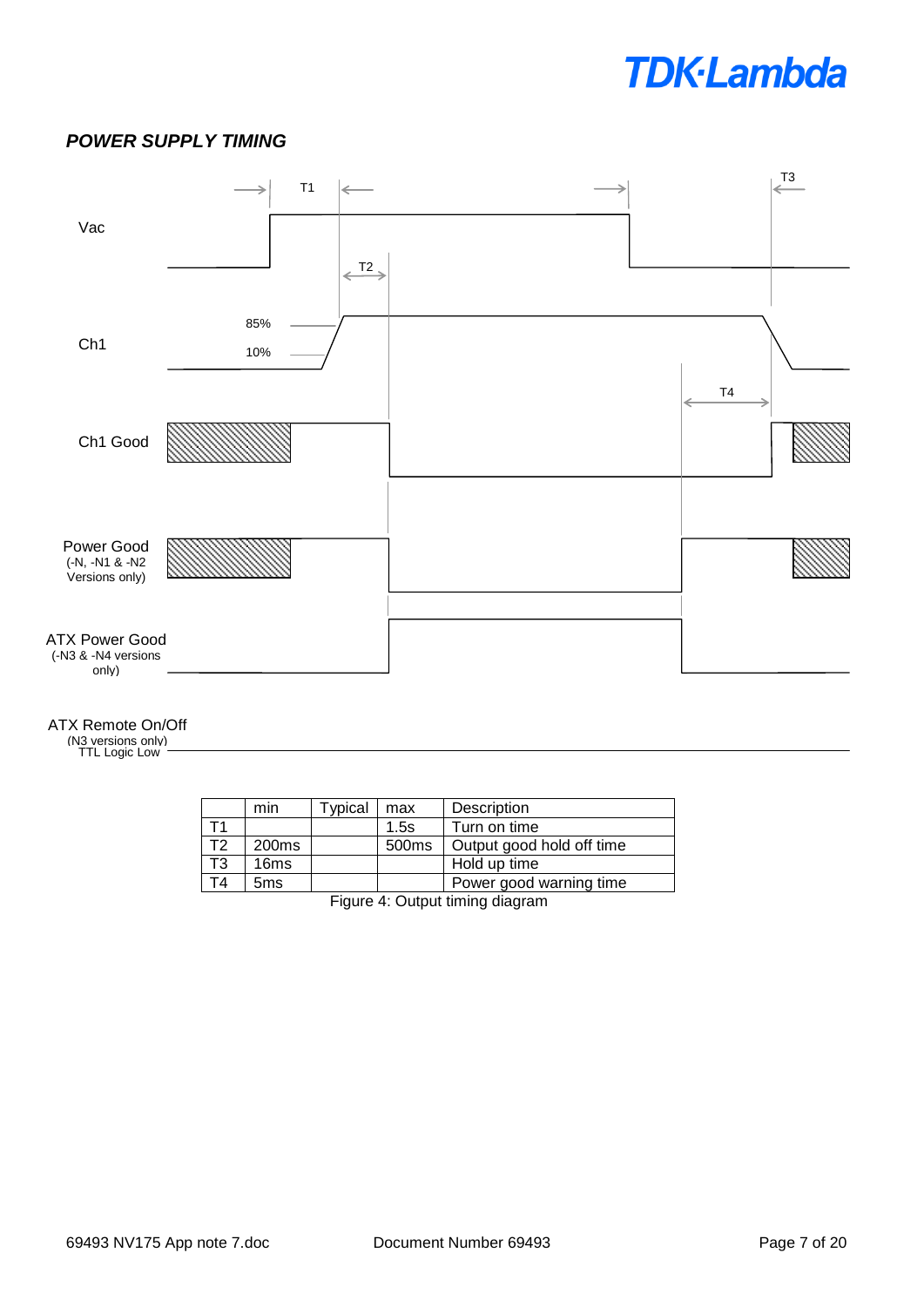### *POWER SUPPLY TIMING (-N3 & -N4 Versions)*



|                 | min               | max               | Description                   |  |
|-----------------|-------------------|-------------------|-------------------------------|--|
| T <sub>1</sub>  |                   | 500ms             | Power-on time                 |  |
|                 |                   |                   | (enable to Ch1 in regulation) |  |
| T <sub>2</sub>  | 0.1 <sub>ms</sub> | 20 <sub>ms</sub>  | Ch <sub>1</sub> rise time     |  |
| $\overline{T3}$ | 100 <sub>ms</sub> | 500 <sub>ms</sub> | ATX Power Good delay          |  |
| T <sub>4</sub>  | 1 <sub>ms</sub>   |                   | Power down warning            |  |
| T <sub>5</sub>  |                   | 10ms              | ATX Power Good risetime       |  |

Figure 5: ATX Signal timing diagram (-N3 & -N4 Versions)

#### *OVERSHOOT AT TURN ON/OFF*

The output voltage overshoot upon the application or removal of the input mains voltage shall be less than 10% above the nominal voltage. No voltage of opposite polarity shall be present on any output during turn on or turn off.

#### *OUTPUT PROTECTION*

#### *Over temperature protection*

If the NV-175 is operated without adequate cooling, it will cause an over temperature condition and the power supply will shut down. To restart the PSU, remove the ac supply for 2 seconds and then reapply.

#### *Over voltage protection*

An overvoltage on CH1 or 2 will cause the whole power supply to shutdown (except for standby supply, when fitted). To restart the PSU, remove the ac supply for 10 seconds and then reapply.

#### *Short-Circuit Protection*

A short circuit is defined as an impedance of <0.1 Ohms placed between the DC return and any output. A short circuit will cause no damage to the power supply and will cause it to shutdown. The power supply will attempt to restart every 150ms (approximately) until the short-circuit is removed. After removal of the short circuit, the power supply will maintain normal operation.

A short circuit on the CH4 output will not cause the power supply to shut down; however, after the short circuit is removed, the CH4 output will resume normal operation.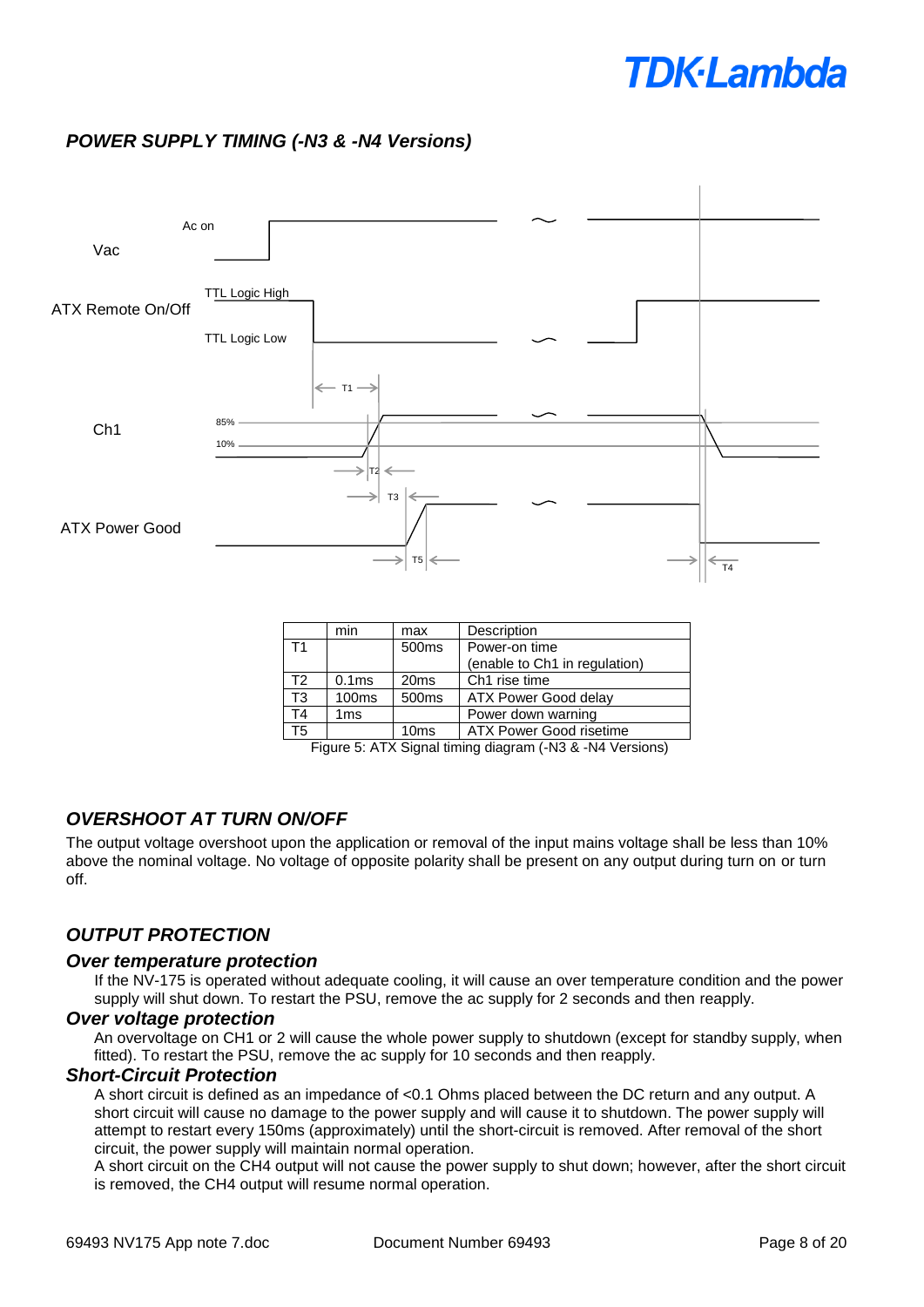

### **3. SIGNALS**

#### *All models except NVM175*

**Important note:** The pin numbers referenced in this section relate to the standard output connector version. For pin numbering of the right angled output connector variant, please see the "Pin Definition" section.

#### STANDBY SUPPLY (+ Output) (J1-12)

#### STANDBY SUPPLY 0V (return) (J1-24)

See table below for full details. If the table suggests Isolated then the output is isolated from the other output channels. If the table states Common then the 0V of the standby supply is common with the 0V of the other outputs.

| Option | <b>Standby Supply</b>     |    | <b>Isolated or</b> |
|--------|---------------------------|----|--------------------|
|        | <b>Current</b><br>Voltage |    | common 0V          |
| -N     | 5V                        | 2A | Isolated           |
| $-N1$  | 12V                       | 1A | Isolated           |
| $-N2$  | 13.5V                     | 1A | Isolated           |
| $-N3$  | 5٧                        | 2A | Common             |
| $-N4$  | 12V                       | 1A | Common             |

#### POWER GOOD SIGNAL (J1-11) (available on '-N', '-N1' or '-N2' versions only.)

The Power Good signal is an open collector output that is low to indicate that the ac supply is good and that output 1 is operating within its regulation limits. It is delayed after start-up to ensure that sufficient primary side energy is stored by the power supply for continuous power operation within the specified hold-up time. When the AC power is removed the Power Good Signal will go to an open circuit state. The specifications for the Power Good Signal are contained below





| Signal Type                          | Open collector output. Emitter connected to CH1 0V. |
|--------------------------------------|-----------------------------------------------------|
| <b>Maximum Current</b>               | 5mA                                                 |
| Maximum voltage (collector to 0V)    | 30V                                                 |
| Logic low (when signal is turned on) | $<$ 0.4V when sinking 5mA                           |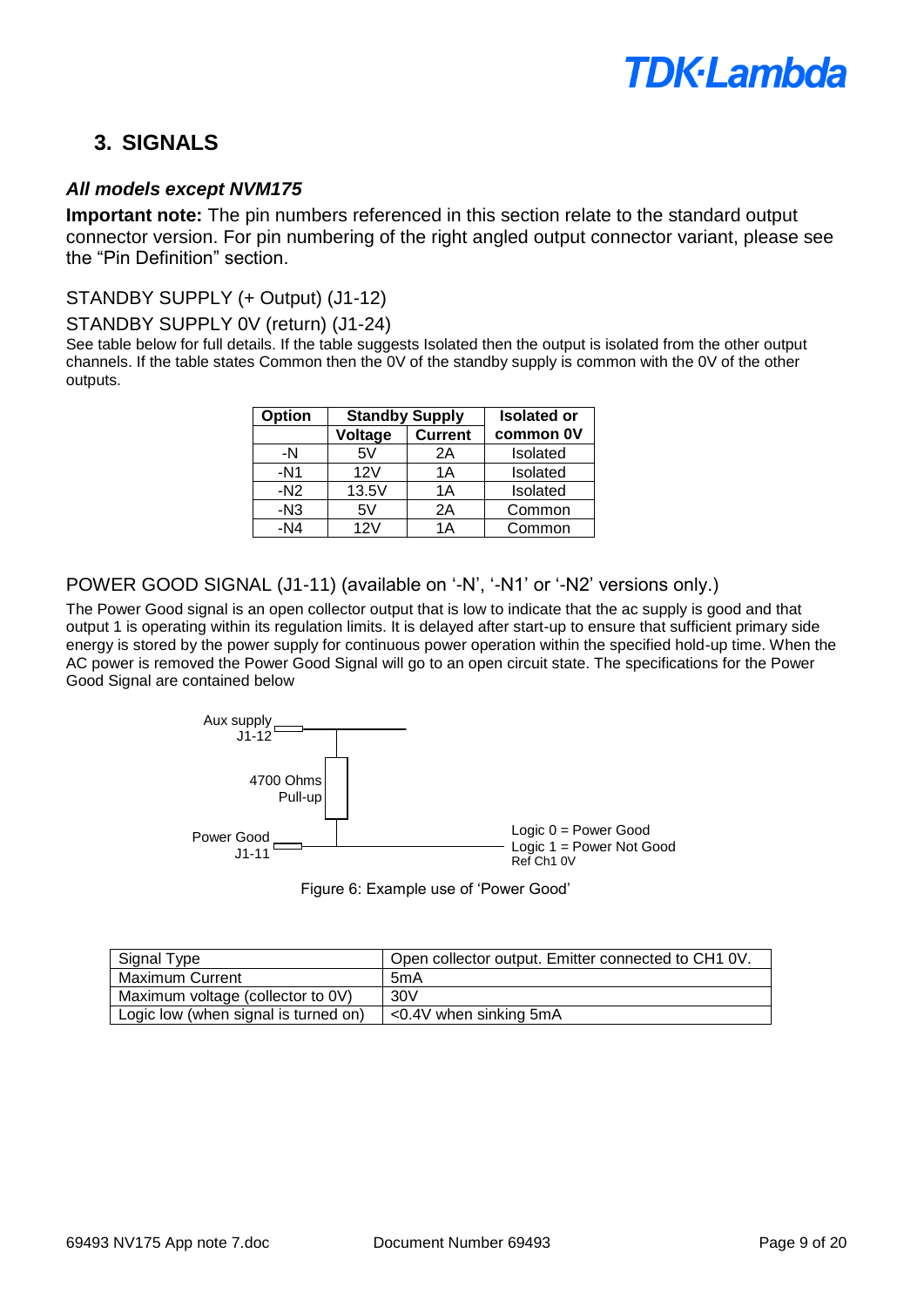

#### ATX POWER GOOD SIGNAL (J1-11) (available on '-N3' and '-N4' versions only.)

The Power Good signal shows logic high to indicate that the ac supply is good and that output 1 is operating within its regulation limits. It is delayed after start-up to ensure that sufficient primary side energy is stored by the power supply for continuous power operation within the specified hold-up time. When the AC power is removed the Power Good Signal will go to a logic low state. The specifications for the Power Good Signal are contained below.

| Signal Type                 | +5V TTL compatible                                   |
|-----------------------------|------------------------------------------------------|
| Logic Level Low             | $< 0.4V$ while sinking 4mA                           |
| Logic Level High            | Between 2.4 VDC and 5VDC output while sourcing 200µA |
| High State Output Impedance | 1kOhm from output to common                          |
| <b>ATX Power Good delay</b> | 100ms < $T_3$ < 500ms                                |
| ATX Power Good rise time    | $T_5 \leq 10$ ms                                     |
| Power down warning          | $T_4 > 1$ ms                                         |

Note: No additional pull up resistor is required for this signal.

#### CH1 POWER GOOD – CHANNEL 1 GOOD (J1-22)

The Channel 1 Good signal is an open collector output which is turned on to indicate that output 1 is operating within its regulation limits. It is delayed after start-up to ensure that sufficient primary side energy is stored by the power supply for continuous power operation for the specified hold-up time. When Channel 1 falls to below 85% of nominal, the Channel 1 Good Signal will go to an open circuit state. The specifications for the Channel 1 Good Signal are contained below



Figure 7: Example use of 'Channel 1 Good'

| Signal Type                          | Open collector output. Emitter connected to CH1 0V. |
|--------------------------------------|-----------------------------------------------------|
| <b>Maximum Current</b>               | 5mA                                                 |
| Maximum voltage (collector to 0V)    | 30V                                                 |
| Logic low (when signal is turned on) | $\leq$ 0.4V when sinking 5mA                        |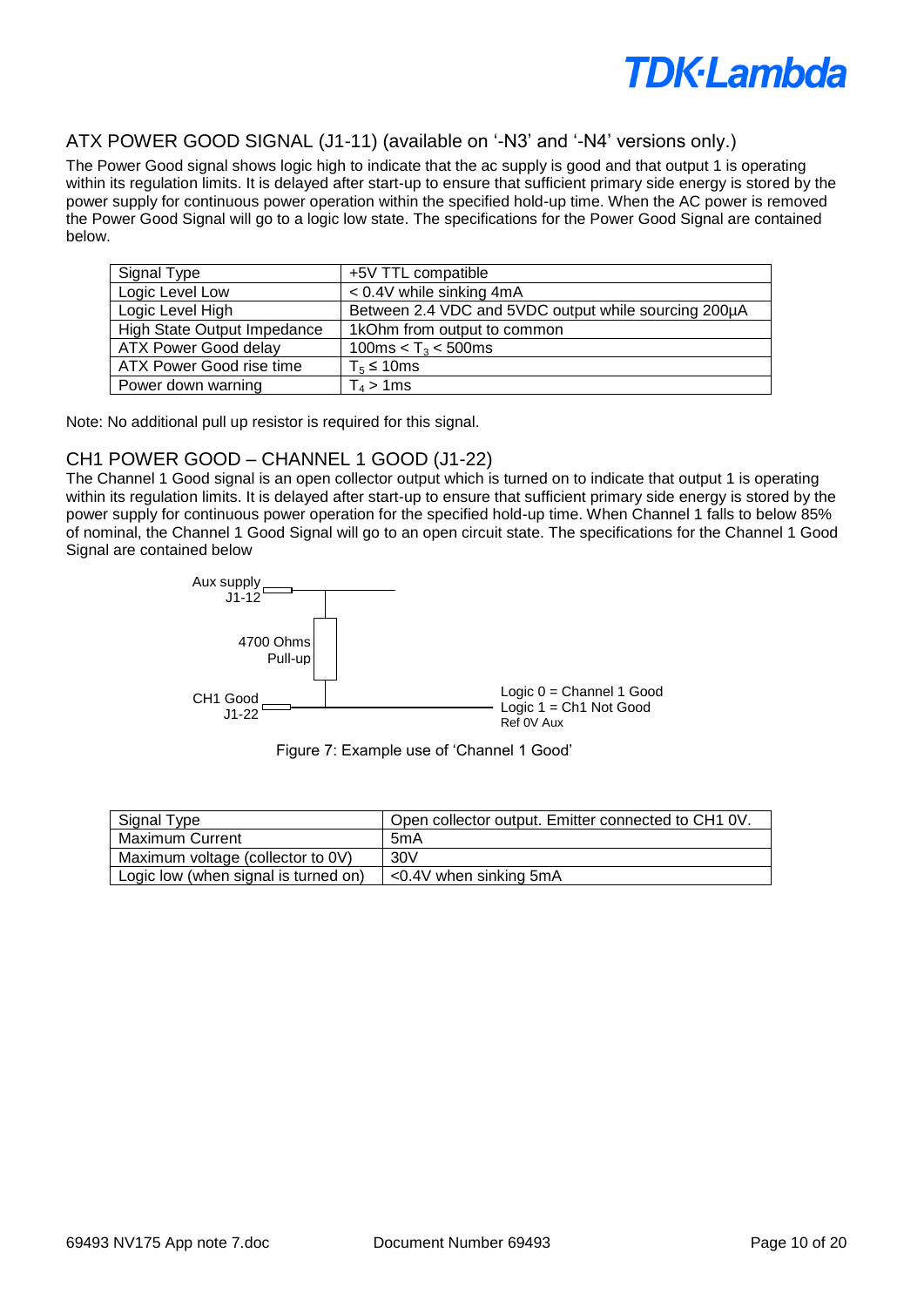REMOTE ON/OFF – GLOBAL ON/OFF (J1-23) (available on '-N', '-N1' and '-N2' versions only.) A TTL logic level high (referenced to Standby Return) will inhibit all outputs (except Standby).

Maximum input voltage – 5V Maximum current required for Logic High – 1mA





ATX REMOTE ON/OFF – GLOBAL ON/OFF (J1-23) (available on '-N3' and '-N4' versions only.) A TTL logic level high or open circuit will inhibit all outputs (except Standby).

Maximum input voltage – 5V Maximum current required for Logic High – 1mA



Figure 9: Example use of 'ATX Remote On/Off'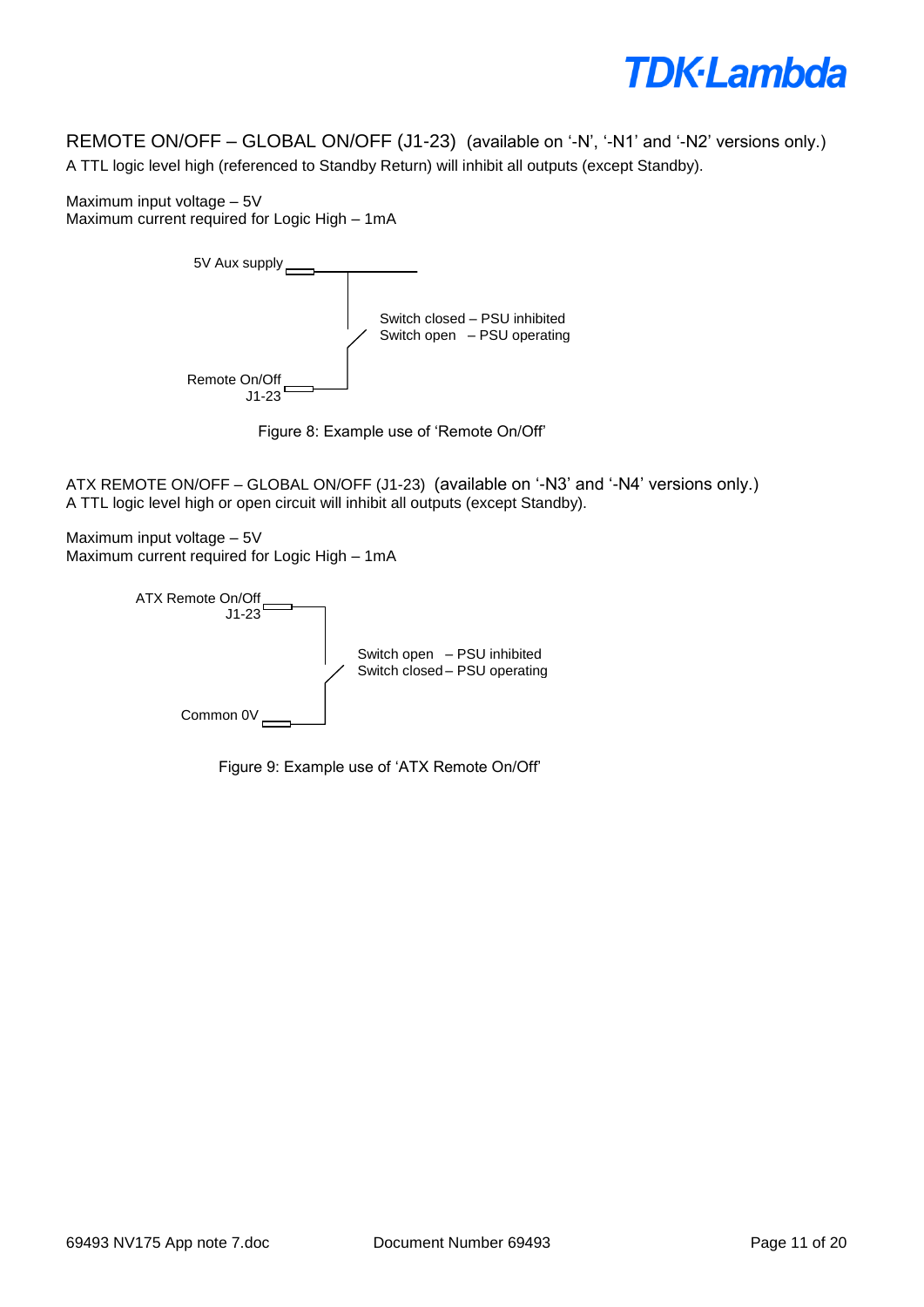#### *SIGNALS –NVM175 models*

### STANDBY SUPPLY (+ Output) (J1-10) STANDBY SUPPLY 0V (return) (J1-20) See table below for full details.

| Option | <b>Standby Supply</b> |                |  |
|--------|-----------------------|----------------|--|
|        | Voltage               | <b>Current</b> |  |
| -S     | 12V                   | 0.2A           |  |
| -S1    | 12V                   | 0.2A           |  |
| $-S2$  | 12V                   | 0.2A           |  |
| $-S3$  | 12V                   | 0.2A           |  |
| $-S4$  | 12V                   | 0.5A           |  |
| -S5    | 5V                    | 0.5A           |  |

#### POWER GOOD SIGNAL (J1-9) (available on '-N3' and '-N4' versions only.)

The Power Good signal shows logic high to indicate that the ac supply is good and that the output is operating within its regulation limits. It is delayed after start-up to ensure that sufficient primary side energy is stored by the power supply for continuous power operation within the specified hold-up time. When the AC power is removed the Power Good Signal will go to a logic low state. The specifications are contained below.

| Signal Type                 | +5V TTL compatible                                   |
|-----------------------------|------------------------------------------------------|
| Logic Level Low             | $< 0.4V$ while sinking 4mA                           |
| Logic Level High            | Between 2.4 VDC and 5VDC output while sourcing 200µA |
| High State Output Impedance | 1kOhm from output to common                          |
| ATX Power Good delay        | 100ms < $T_3$ < 500ms                                |
| ATX Power Good rise time    | $T_5 \leq 10$ ms                                     |
| Power down warning          | $T_4 > 1$ ms                                         |

Note: No additional pull up resistor is required for this signal.

#### CH1 POWER GOOD – CHANNEL 1 GOOD (J1-22)

The Channel 1 Good signal is an open collector output which is turned on to indicate that output 1 is operating within its regulation limits. It is delayed after start-up to ensure that sufficient primary side energy is stored by the power supply for continuous power operation for the specified hold-up time. When Channel 1 falls to below 85% of nominal, the Channel 1 Good Signal will go to an open circuit state. The specifications for the Channel 1 Good Signal are contained below

| Open collector output. Emitter connected to CH1 0V. |
|-----------------------------------------------------|
| 5mA                                                 |
| 30V                                                 |
| $<$ 0.4V when sinking 5mA                           |
|                                                     |



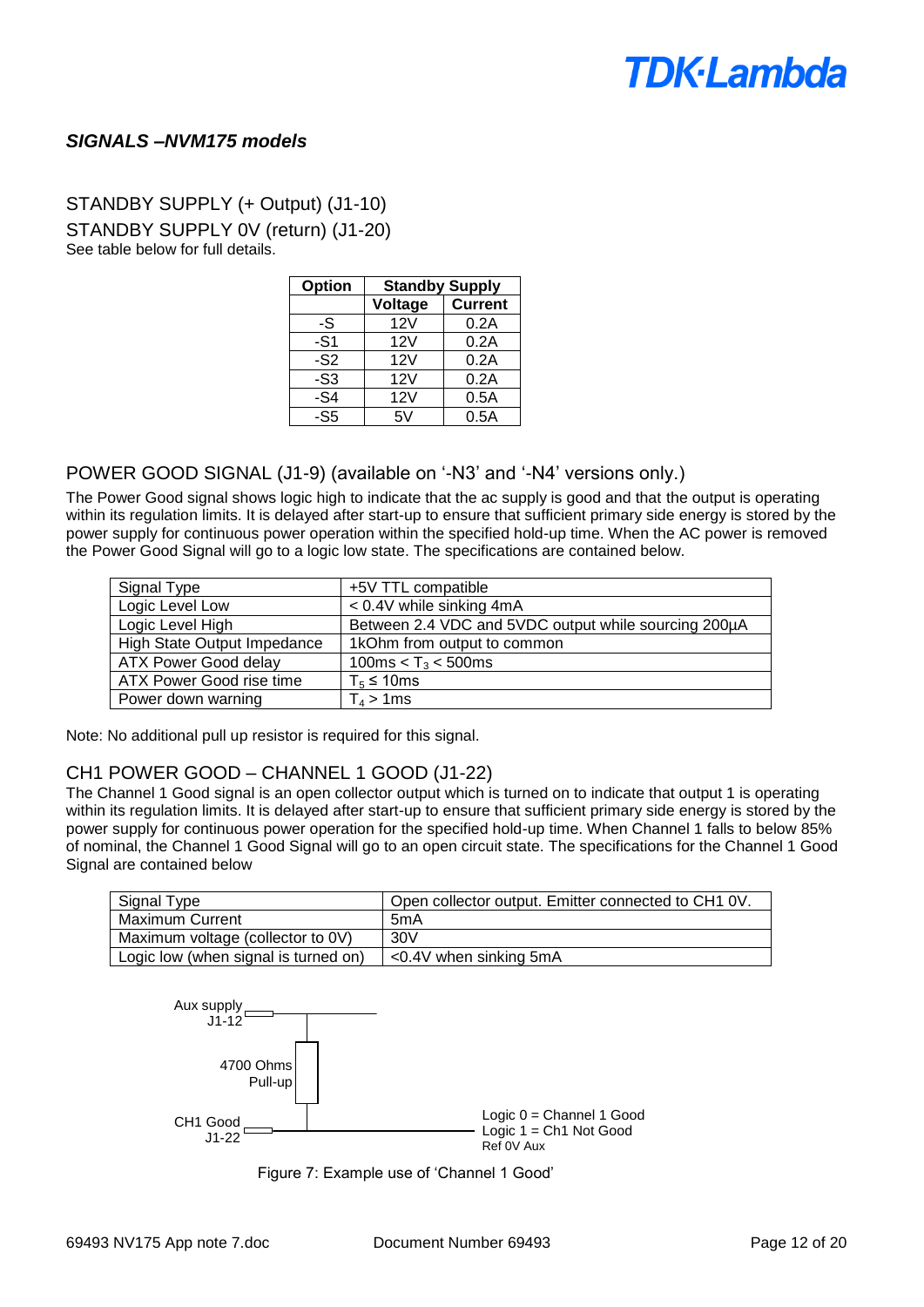

REMOTE ON/OFF – GLOBAL ON/OFF (J1-23) (available on '-N', '-N1' and '-N2' versions only.)

A TTL logic level high (referenced to Standby Return) will inhibit all outputs (except Standby).

Maximum input voltage – 5V Maximum current required for Logic High – 1mA



Figure 8: Example use of 'Remote On/Off'

ATX REMOTE ON/OFF – GLOBAL ON/OFF (J1-23) (available on '-N3' and '-N4' versions only.) A TTL logic level high or open circuit will inhibit all outputs (except Standby).

Maximum input voltage – 5V Maximum current required for Logic High – 1mA



Figure 9: Example use of 'ATX Remote On/Off'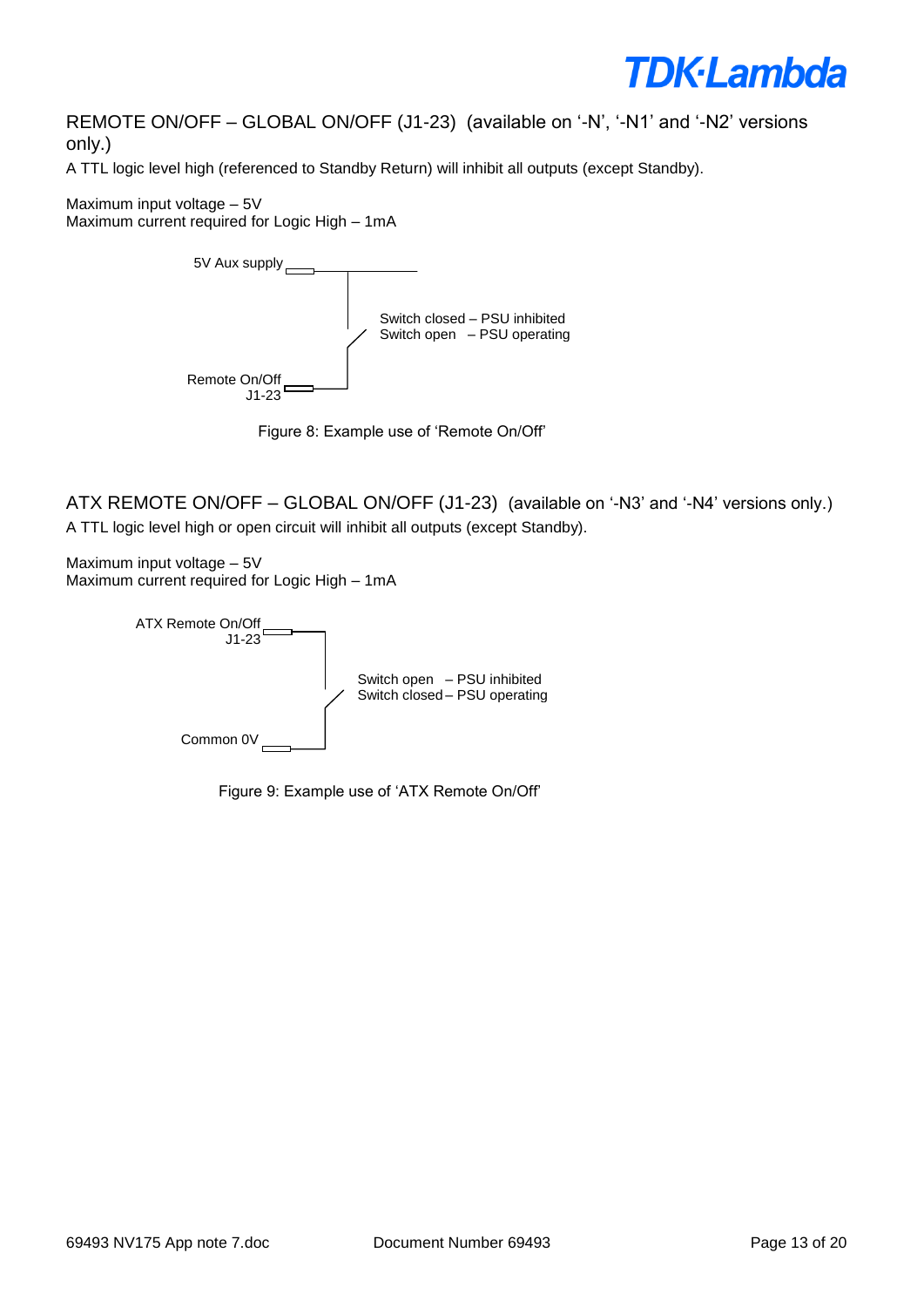### **4. COOLING REQUIREMENTS**

#### *Forced Air Cooling*

The maximum continuous rating of all DC outputs combined in 175Watts with a minimum of 2m/s of forced-air cooling across the power supply. The recommended air flow direction is from input to output.

#### *Natural Convection*

Under the following load conditions, output power is reduced to 75 Watts with unrestricted natural convection cooling and an ambient temperature of 40°C or less. The power distribution across outputs will affect the available output power.

| Output          | Voltage | Load<br>(A) | <b>Power</b><br>(W) |
|-----------------|---------|-------------|---------------------|
| Ch <sub>1</sub> | 5       | 11          | 55                  |
| Ch2             | 3.3     | 2.5         | 8.25                |
| Ch <sub>3</sub> | 15      | 0.6         |                     |
| Ch4             | 15      | 0.2         |                     |
|                 |         |             | 75.25               |

### *TEMPERATURE DERATING*

NV-175 achieves full power output up to 50°C. Above this temperature, the total output power (and individual output currents) must be derated by 2.5%/°C up to 70°C. See diagram below.



Figure 10: NV-175 Thermal Derating curve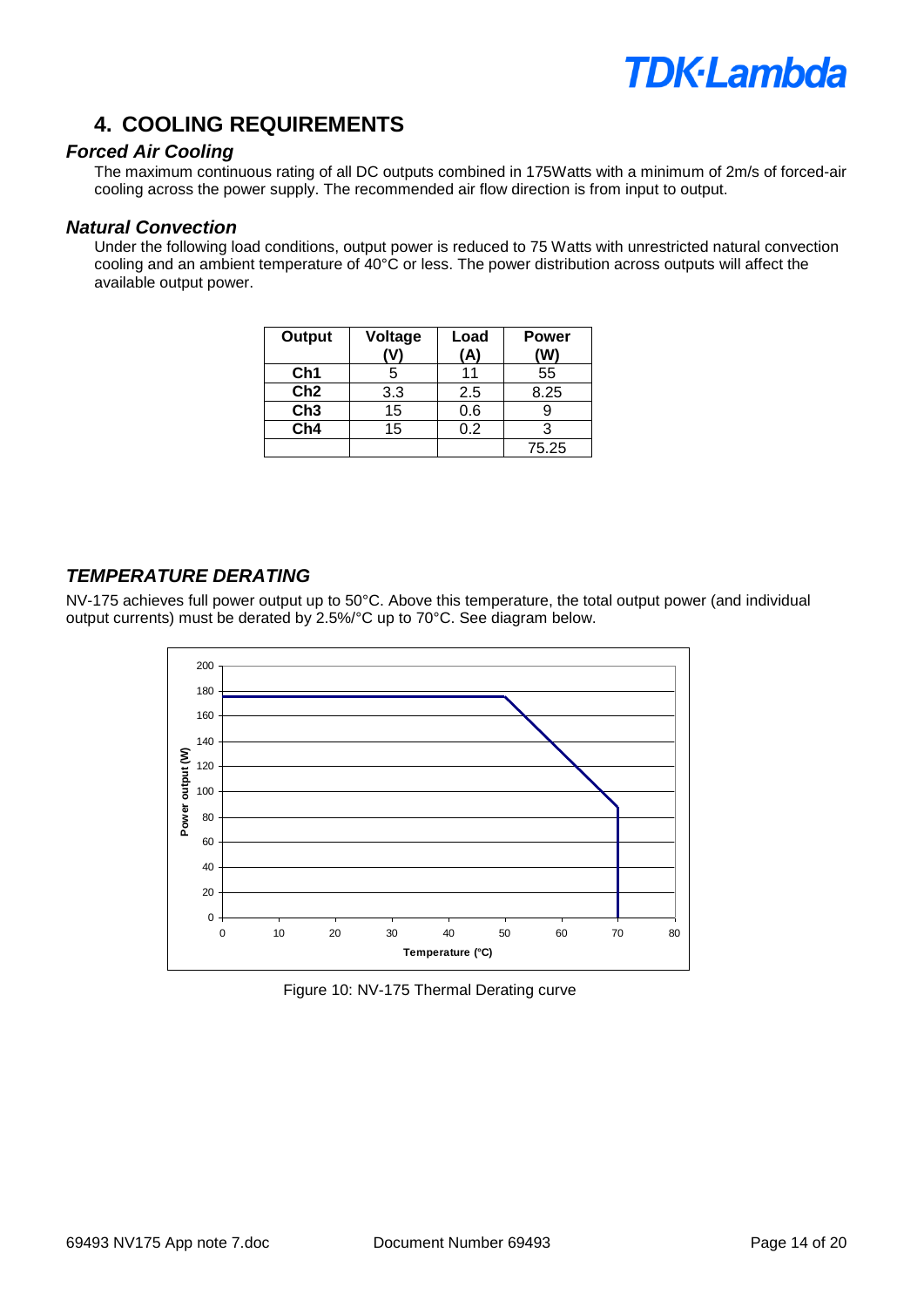

## **5. ELECTROMAGNETIC COMPATIBILITY**

Figure 11:Sample plot of NV1- 453TT-N2. Measured at 230V input, 5V 17A, 3.3V 6A, 12V 2A, -12V 1A

#### *Installation for optimum EMC performance*

#### *Mounting*

All equipment should be mounted inside an earthed metal box. If this is not possible then use an earthed metal plane to mount the power supply and load. All 4 corners (of the uncased unit) should be connected to earth.

#### *Cables*

All cables (both ac input and dc output) should be run as close as possible to the earthed metal box/plane. AC input cable should be twisted group laid as flat to the earthed metal box/plane as possible.

All output cables should be routed as far away from input cables as possible. If the input and output cables must be run close to each other then screen one or other (or ideally both).

The positive and negative supply cables should be twisted together. The remote sense wires (if used) should be twisted together and run alongside their related supply cables. All cable run loops should be kept as small as possible (this should be implemented in PCB design also).

#### *Connecting between boxes*

If cables must be connected between equipment boxes then at the closest possible point to the port where the cables exit the 1<sup>st</sup> enclosure connect 100nF decoupling Y caps (between the output and earth). Note that these capacitors must be rated at the working voltage. Ideally these capacitors should be between all signal cables which have to connect between boxes although this may not be practical if fast switching [digital] signals are involved (if this is the case then smaller value Y capacitors should be used).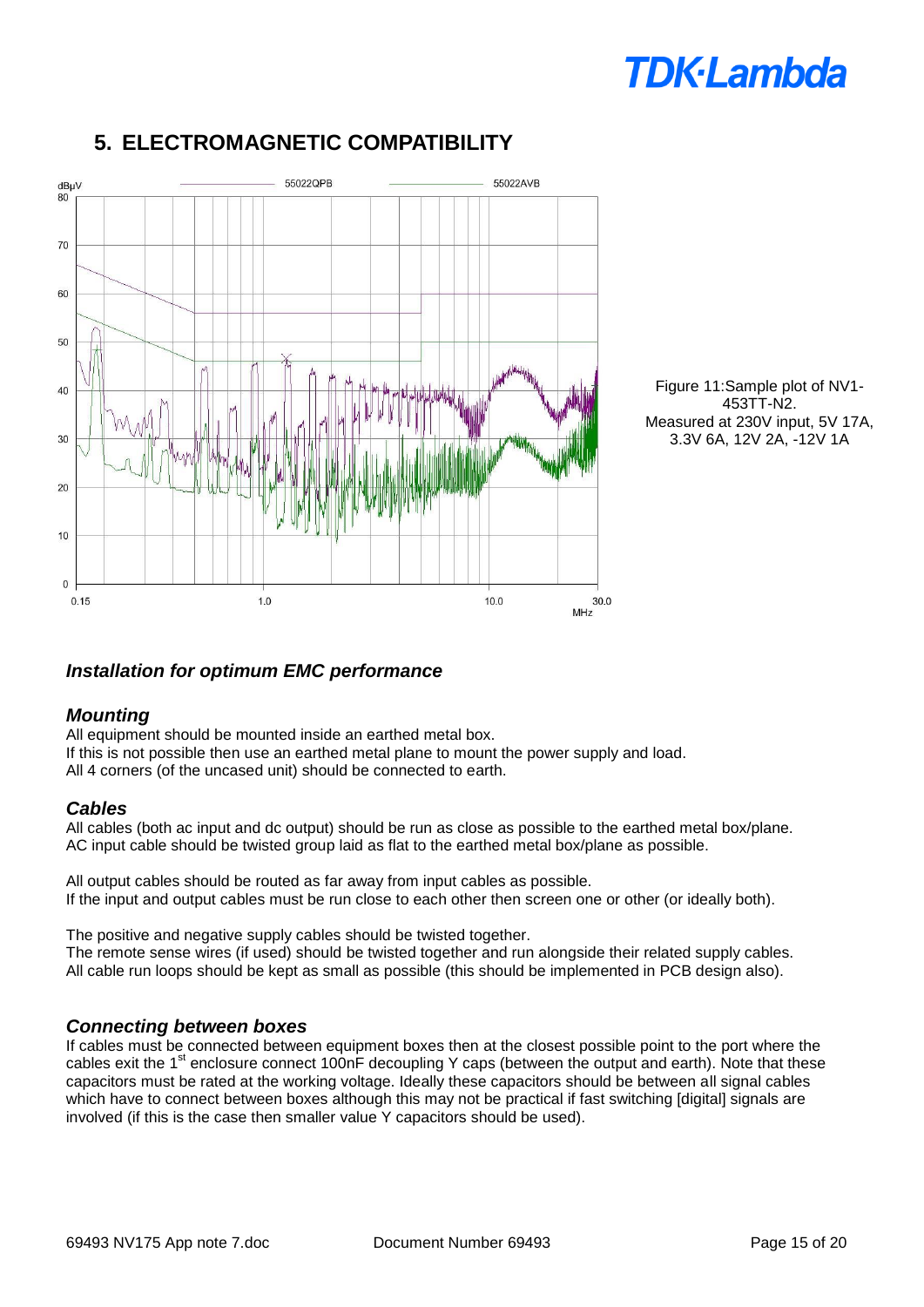#### *Earth star point*

Where the ac supply enters the equipment, this should be taken to a 'star point' chassis mounted earth point (Note compliance with EN609050 practices which require own star point washer and nut) as close as possible to the IEC inlet. All other earth points should be taken back to this point only.

#### *ESD Protection*

Where signal or control ports are connected to a user accessible panel (for example PSU inhibit to a switch, module good to an indicator circuit, etc), these ports must be protected from electrostatic discharges. This can be done by selecting suitable panel controls or by fitting ESD suppression devices to the connections on the panel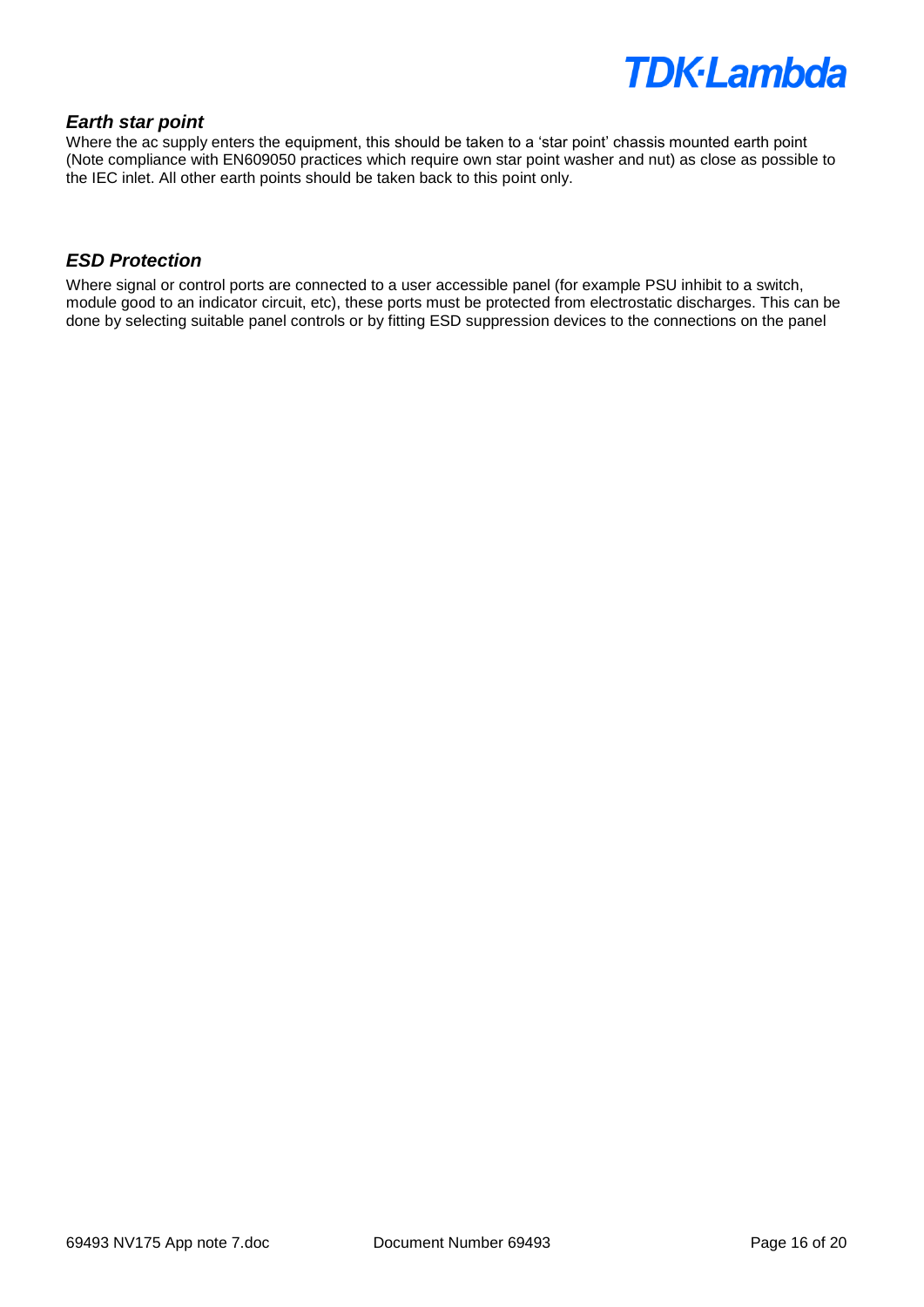

### **6. RELIABILITY**

Calculated using Telcordia Issue 1, Case 3

#### **FPMH (Failures per million hours)**

| Temperature           | $0^{\circ}$ C | $30^{\circ}$ C | $40^{\circ}$ C | $50^{\circ}$ C | $60^{\circ}$ C | $70^{\circ}$ C |
|-----------------------|---------------|----------------|----------------|----------------|----------------|----------------|
| Main Assembly         | 0.548         | 1.267          | 1.703          | 2.319          | 3.205          | 4.498          |
| Channel 2             | 0.102         | 0.256          | 0.356          | 0.496          | 0.695          | 0.975          |
| Channel 3             | 0.066         | 0.152          | 0.208          | 0.287          | 0.401          | 0.567          |
| Channel 4 ('xH' type) | 0.075         | 0.147          | 0.190          | 0.249          | 0.334          | 0.457          |
| Channel 4 (Linear)    | 0.001         | 0.020          | 0.039          | 0.074          | 0.136          | 0.240          |
| <b>Primary Option</b> | 0.054         | 0.307          | 0.541          | 0.958          | 1.705          | 3.028          |
| Fan                   | 2.396         | 1.941          | 3.067          | 4.845          | 7.656          | 12.096         |

To calculate MTBF, sum the FPMH for all component parts at the required temperature. This gives total failures per million hours (FPMH). Convert this to MTBF by dividing 1000000 by the FPMH.

For example: - Require the MTBF for NV1-453TT at 30°C

Main Assembly 1.267 Channel 2 0.256 Channel 3 0.152<br>Channel 4 0.020 Channel 4

Total FPMH 1.695

Therefore MTBF = 1000000 / 1.695 = 589970 hours (590k hours)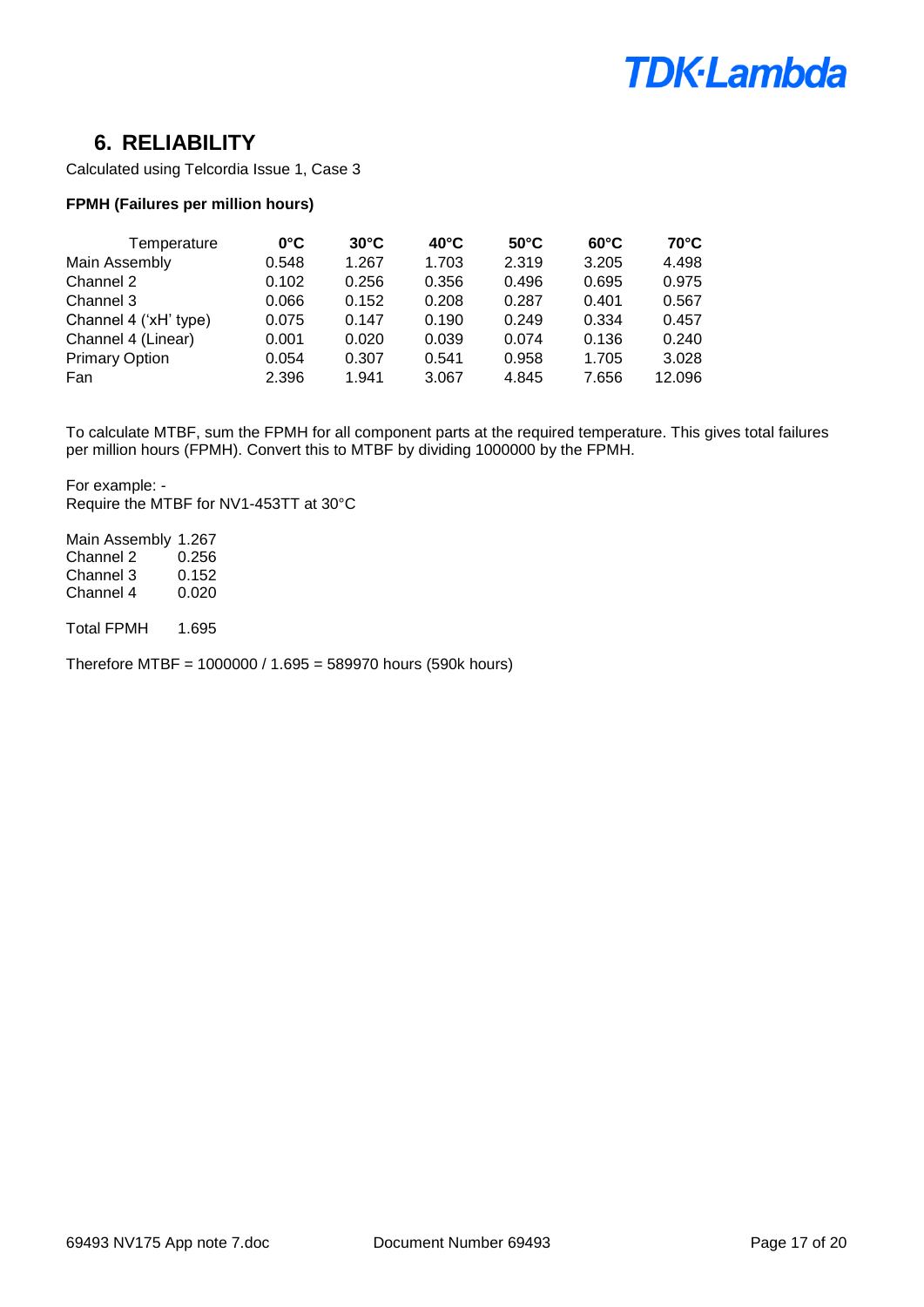### **7. CONNECTION**

#### *Input*

Input housing is Molex part number 09-50-8051 (or equivalent part from alternative manufacturer) The Molex part number for the crimps is 08-52-0113 (or equivalent part from alternative manufacturer) 1 housing and 3 crimps are available as a single part number from TDK-Lambda. The part number is 94910.

#### *Output*

Output housing is Molex part number 39-01-2245 (or equivalent part from alternative manufacturer) The Molex part number for the crimps is 44476-3112 (or equivalent part from alternative manufacturer) 1 housing and 24 crimps are available as a single part number from TDK-Lambda. The part number is 94911.

| Pin                | <b>Channel</b> | <b>Function</b>                                              |
|--------------------|----------------|--------------------------------------------------------------|
| $J1-1$             | 3              | + Output                                                     |
| $J1-2$             | $\overline{2}$ | Positive sense                                               |
| $J1-3$             | $\overline{2}$ | + Output                                                     |
| $J1-4$             | $\overline{2}$ | + Output                                                     |
| $J1-5$             | Common         | 0V (DC Return)                                               |
| $J1-6$             | Common         | 0V (DC Return)                                               |
| $J1-7$             | 1              | Positive sense                                               |
| $J1-8$             | 1              | + Output                                                     |
| $J1-9$             | 1              | + Output                                                     |
| $J1-10$            | 1              | + Output                                                     |
| $J1 - 11$          |                | Power good - only on '-N', '-N1' and '-N2' versions.         |
|                    |                | ATX Power good - only on '-N3' and '-N4' versions.           |
| $\overline{J1-12}$ | Standby        | Standby output (+ Output), channel 5, '-N', '-N1', '-N2', '- |
|                    |                | N3' and '-N4' versions only                                  |
| $J1-13$            | 4              | - Output                                                     |
| $J1 - 14$          | $\overline{2}$ | Negative sense                                               |
| $J1-15$            | $\overline{2}$ | + Output                                                     |
| $J1-16$            | Common         | 0V (DC Return)                                               |
| $J1-17$            | Common         | 0V (DC Return)                                               |
| $J1-18$            | Common         | 0V (DC Return)                                               |
| $J1-19$            | 1              | Negative sense                                               |
| $J1-20$            | 1              | + Output                                                     |
| $J1 - 21$          | 1              | + Output                                                     |
| $J1-22$            |                | Channel 1 good                                               |
| $J1-23$            |                | Remote On/Off - only on '-N', '-N1' and '-N2' versions.      |
|                    |                | ATX Remote On/Off - only on '-N3' and '-N4' versions.        |
| $J1-24$            | Standby 0V     | Standby return - isolated on '-N', '-N1' and '-N2' versions. |
|                    |                | - Common 0V on '-N3' and '-N4' versions.                     |

*Pin Definition (standard [vertical] output connector)*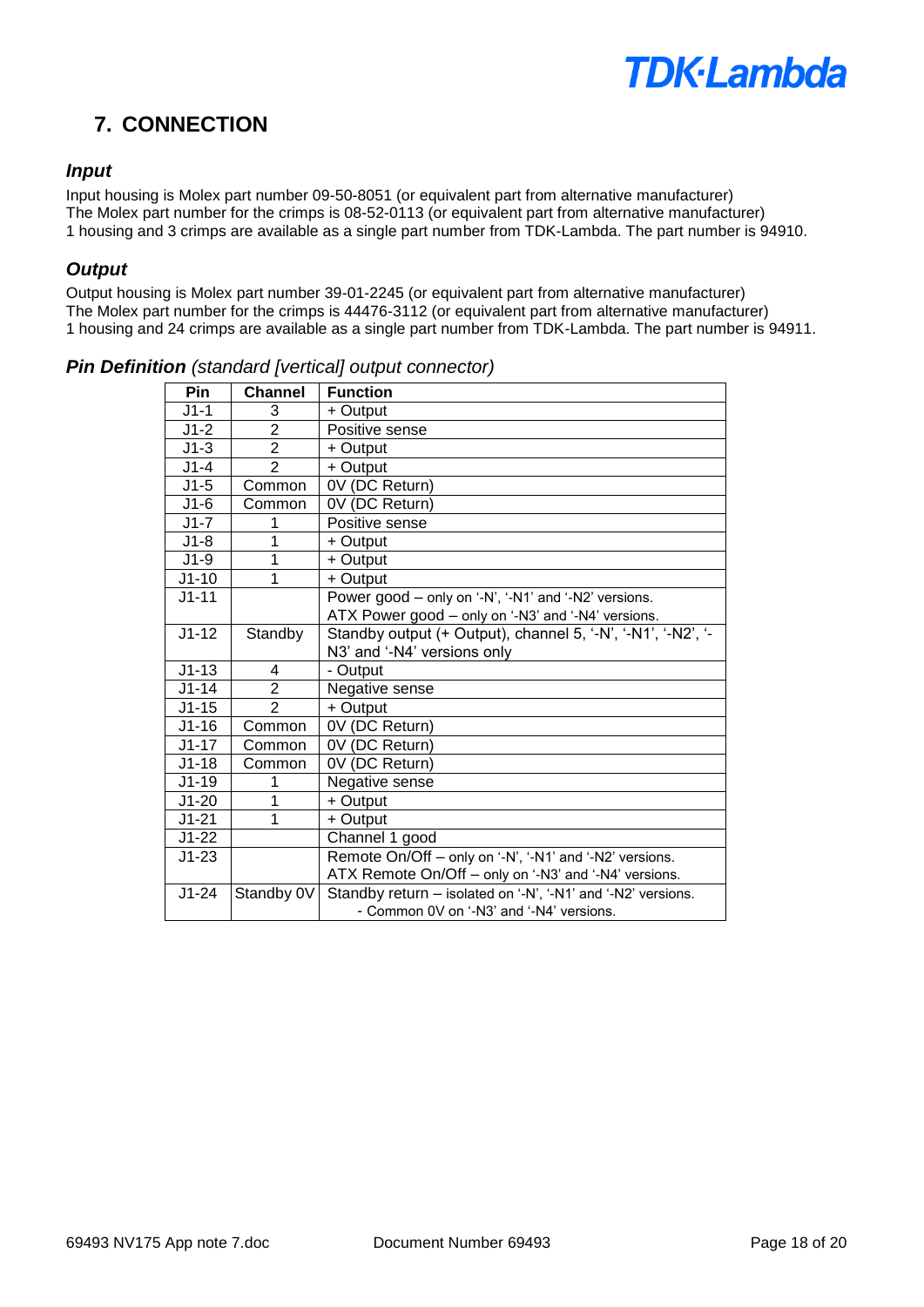| Pin       | <b>Channel</b>          | <b>Function</b>                                              |
|-----------|-------------------------|--------------------------------------------------------------|
| $J1-1$    | Standby 0V              | Standby return - isolated on '-N', '-N1' and '-N2' versions. |
|           |                         | - Common 0V on '-N3' and '-N4' versions.                     |
| $J1-2$    |                         | Remote On/Off - only on '-N', '-N1' and '-N2' versions.      |
|           |                         | ATX Remote On/Off - only on '-N3' and '-N4' versions.        |
| $J1-3$    |                         | Channel 1 good                                               |
| $J1-4$    | 1                       | + Output                                                     |
| $J1-5$    | 1                       | + Output                                                     |
| $J1-6$    |                         | Negative sense                                               |
| $J1-7$    | Common                  | 0V (DC Return)                                               |
| $J1-8$    | Common                  | 0V (DC Return)                                               |
| $J1-9$    | Common                  | 0V (DC Return)                                               |
| $J1 - 10$ | 2                       | + Output                                                     |
| $J1 - 11$ | $\overline{2}$          | Negative sense                                               |
| $J1-12$   | $\overline{\mathbf{A}}$ | Output (+ or -, depending on model)                          |
| $J1 - 13$ | Standby                 | Standby output (+ Output), channel 5, '-N', '-N1', '-N2', '- |
|           |                         | N3' and '-N4' versions only                                  |
| $J1 - 14$ |                         | Power good - only on '-N', '-N1' and '-N2' versions.         |
|           |                         | ATX Power good - only on '-N3' and '-N4' versions.           |
| $J1-15$   | 1                       | + Output                                                     |
| $J1-16$   | 1                       | + Output                                                     |
| $J1-17$   | 1                       | + Output                                                     |
| $J1-18$   |                         | Positive sense                                               |
| $J1-19$   | Common                  | 0V (DC Return)                                               |
| $J1-20$   | Common                  | 0V (DC Return)                                               |
| $J1 - 21$ | 2                       | + Output                                                     |
| $J1-22$   | $\overline{2}$          | + Output                                                     |
| $J1-23$   | $\overline{2}$          | Positive sense                                               |
| $J1-24$   | $\overline{3}$          | + Output                                                     |

#### *Pin Definition (variants fitted with right angled output connector)*

#### **IMPORTANT NOTE**

**Note revised pin numbering for J2**. Previous documents (Application note Version 1.0 or earlier, datasheet revision 7.0 [June05] or earlier and handbook version 5 or earlier) used a numbering system that was different from Molex. New releases have rectified this. Mechanically and electrically, the connection is the same. See table below for details.

| Pin    | <b>Function</b>               | <b>Previous</b> | <b>Molex</b> |
|--------|-------------------------------|-----------------|--------------|
| J2-1   | Earth - chassis/safety ground | $J2-5$          | $J2-1$       |
| $J2-2$ | Do not connect                | $J2-4$          | $J2-2$       |
| $J2-3$ | ∟ive                          | $J2-3$          | $J2-3$       |
| $J2-4$ | Do not connect                | $J2-2$          | J2-4         |
| J2-5   | Neutral                       | $J2-1$          | J2-5         |